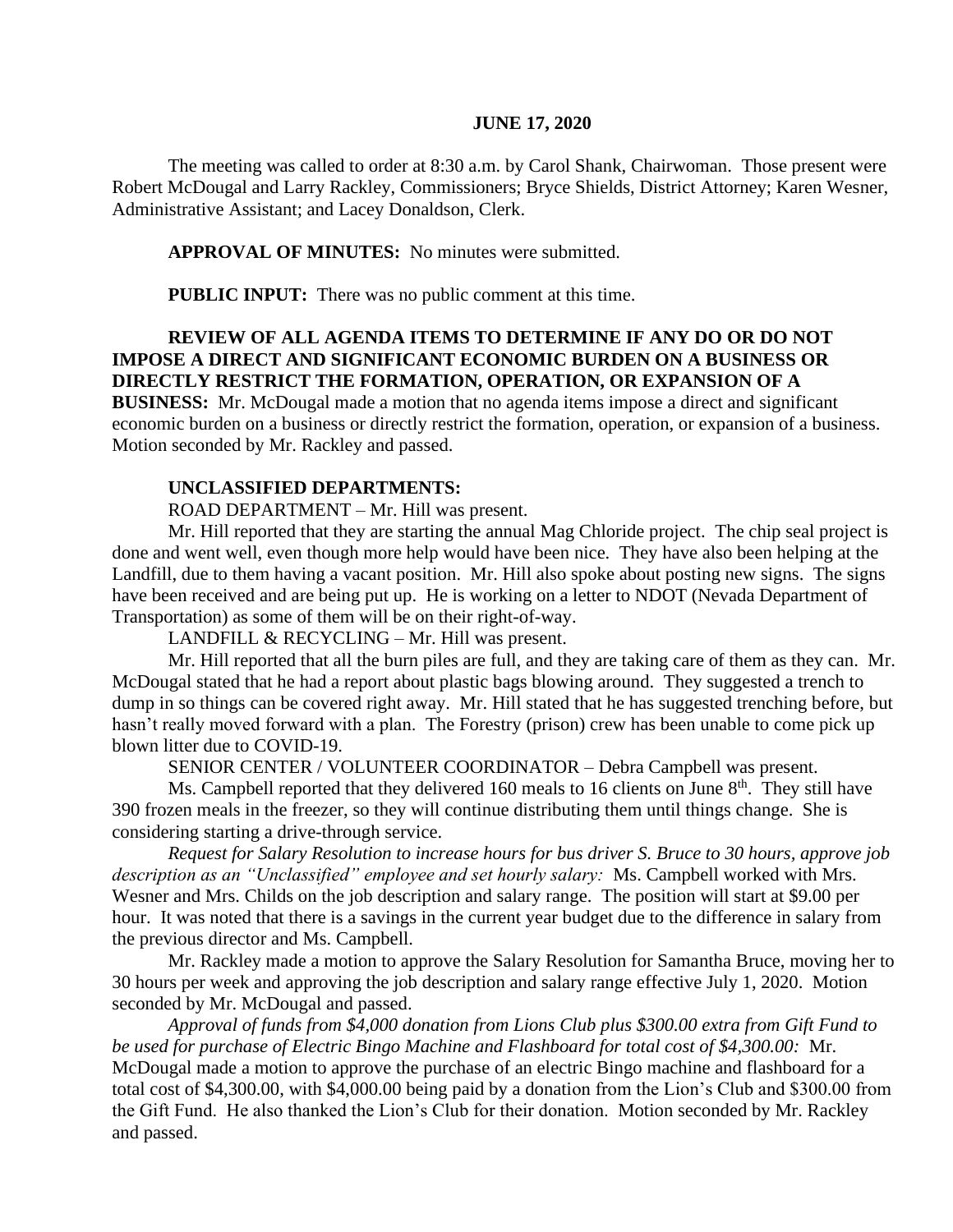BUILDINGS AND GROUNDS – John Handka was present.

Mr. Handka reported that since the last meeting he was able to piece together a sneeze guard made from laminated glass for the DMV office. The delivery of the plexi-glass that was ordered keeps getting postponed, but he did receive a few pieces. Everyone seems to prefer the sneeze guards that are in the Clerk-Treasurer's office, so Mr. Handka has ordered some of them as well and will cancel the plexi-glass order.

The swimming pool has been drained and cleaned again. They added social distancing marks on the sidewalks. Mr. Handka stated that they are still trying to determine where the water is going, but hasn't been able to find anything. It may be a faulty valve. The water level is still dropping, but at a slower pace than originally.

The crew has been spraying weeds at the ball fields, cemeteries and at the museum as weather allows. The shelving brackets are ready for shelving in the Law Library. Mr. Handka will cut the actual shelves when it won't disturb any meetings in the Courthouse. Alpine Roofing is here today looking at the roof at the Community Center to address any leaks around the air handlers. Mr. Handka handed out the Nevada masks to all the employees on Monday. They had issues with both lawn mowers last week that prevented the Courthouse Park from being mowed, that's why they are mowing today. Mr. Handka stated that they have approximately 3,900 gallons of fuel at the Airport and he doesn't anticipate needing to order until after July 1.

Later in the morning John Handka came back before the Board with a quote for the Senior Center A/C in the amount of \$40,000 plus electrical upgrades of approximately \$30,000.

PERSHING COUNTY FIRE & AMBULANCE –

*AMBULANCE REPORT:* Chief Rodney Wilcox was present.

Chief Wilcox gave the Board a copy of a thank you letter from Humboldt General Hospital Air One regarding an incident that occurred on June 2, 2020. Chief Wilcox reported that they have had some challenging calls this past month. They are back on their regular training schedule, with an EMT class scheduled for the end of July.

*LOVELOCK FIRE:* Chief Rodney Wilcox was present.

Chief Wilcox reported that the Fire Department is also back on their regular training schedule. A chief's meeting was held last Saturday. They discussed Firefighter I training. They are working on getting some of the members in the proctor class through the State Fire Marshall's office. Chief Wilcox mentioned that the two new trucks have been ordered, but they were told to hold off on outfitting them. The fireworks are all set for the  $4<sup>th</sup>$  of July and the Fire Department will be holding a raffle. Chief Wilcox also stated that wildland fire season is starting to pick up.

## **POOL AND A&H INSURANCE RENEWAL PROPOSAL PRESENTATION:**

ACCEPTANCE OF RENEWAL PROPOSAL FROM NEVADA PUBLIC AGENCY INSURANCE POOL / A&H INSURANCE AND APPROVAL FOR PAYMENT FROM FISCAL YEAR 2020-2021 FUNDS – Mike Rebaleati from POOL/PACT was present.

The Board was given a break-down of the policy protections. There is an increase in the premium this year.

Mr. McDougal made a motion to accept the renewal proposal from Nevada Public Agency Insurance POOL in the amount of \$205,015.65, with payment coming from Fiscal Year 2020-2021 funds. Motion seconded by Mr. Rackley and passed.

Mr. Rebaleati also spoke about the cyber security program that is on the agenda.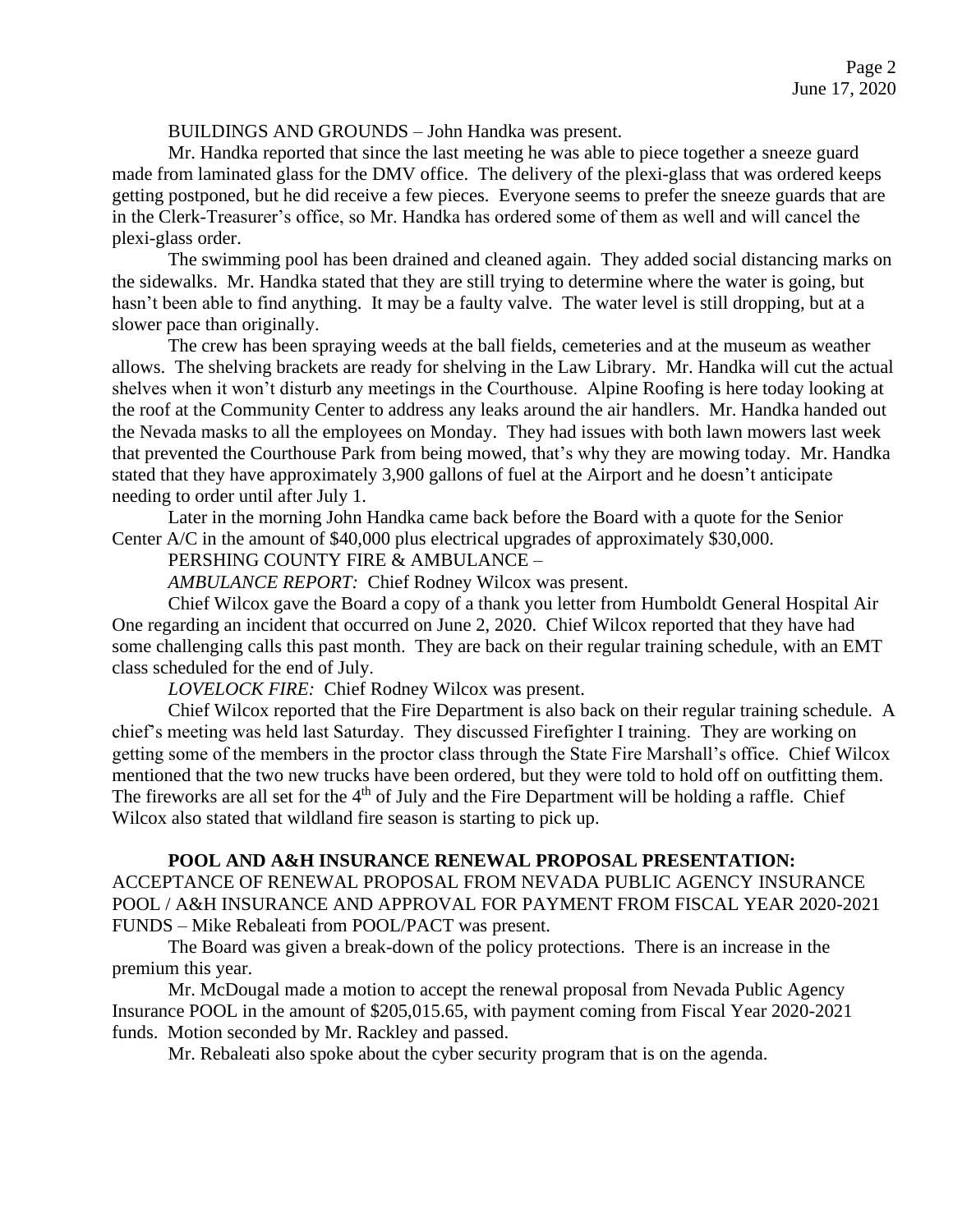#### **UNCLASSIFIED DEPARTMENTS, CONT.D:**

*GRASS VALLEY FIRE –* Chief Sean Burke spoke over the phone.

Chief Burke stated that their water tender is currently out of service, so they have a water truck on standby from the Road Department. Another truck is having some transmission problems. The Burn Ban will go into effect July 1<sup>st</sup>.

## **GRASS VALLEY ADVISORY BOARD:** Sean Burke was present on the phone.

Mr. Burke reported that they will be resuming their monthly meetings on June  $29<sup>th</sup>$ . Most of the trees at the Community Center are dead and need to be removed. Mrs. Shank asked if they want them replaced. Mr. Burke stated that, ideally it would be nice, but is aware of current budget restraints.

## **UNCLASSIFIED DEPARTMENTS, CONT.D:**

EMERGENCY MANAGEMENT – Mr. Burke reported that there are currently 5 COVID-19 cases in Pershing County. 2,224 people have been tested, which is 33% of population, but most of those are attributed to the prison population. Mr. Burke stated that he gave masks to John Handka to distribute to employees and more are on order. Mr. Burke has also been working on getting some more hand sanitizer. Mr. Burke also reported that he is working on finalizing the outstanding grants.

GRANT COORDINATOR – Mike Heidemann was present.

Mr. Heidemann stated that we did receive two POOL/PACT grants, one for the Rye Patch remote and the other for high-visibility jackets. Mr. Heidemann also spoke with Mr. Rebaleati at POOL/PACT about a grant for emergency lighting. Mrs. Childs stated that she hasn't received any information on these grants.

**CONTINUED PUBLIC HEARING ON PROPOSED ORDINANCE #339, PROVIDING FOR REVOCABLE OCCUPANCY PERMITS AND ENCROACHMENT PERMITS IN COUNTY ROADWAYS AND EASEMENTS AND ESTALISHING PERMIT FEES BY RESOLUTION:** Mr. Shields discussed the changes that were made since the first reading. Mr. Shields stated that rather than having separate revocable permits for various things, he combined three into one. Mr. Shields also stated that the encroachment permit will stay with the land, not the owner/applicant.

Mrs. Shank asked for public comment. Rusty Kiel, Manager of Lovelock Meadows Water District, asked if there would be any considerations for local public utilities. Mr. Shields stated that the Ordinance does allow some requirements to be waived; however, we can't treat one entity different than another. It was also noted that the fees have not been set yet. Mr. Shields stated that fees in other counties range from \$25 to \$40. Mr. Kiel also asked about protecting utilities in the right-of-way. Mr. Shields stated that the liability is on the permittee. Mr. Kiel was also concerned about emergencies. Mr. Shields stated that emergencies are addressed in the Ordinance.

Mr. McDougal made a motion to adopt Ordinance #339, providing for Revocable Occupancy Permits and Encroachment Permits in County roadways and easements. Motion seconded by Mr. Rackley and passed unanimously.

# **PUBLIC HEARING ON AN ORDINANCE AMENDING TITLE TWO, CHAPTER 2.42 OF THE PERSHING COUNTY CODE, MODIFYING THE DEFINITION OF EMPLOYEE UNDER 2.42.030 IN ORDER TO PRECLUDE COUNTY EMPLOYEES HIRED AFTER DECEMBER 31, 1999 FROM RECEIVING TRANSITIONAL INSURANCE; AND CHANGING THE TERM OF SERVICE UNDER 2.42.040 FROM A MINIMUM OF TEN (10) YEARS TO A MINIMUM OF TWENTY (20) YEARS:** Mrs. Shank asked for public comment and there was none.

Mr. Rackley made a motion to adopt Ordinance #341, amending Title Two, Chapter 2.42 of the Pershing County Code, modifying the definition of employee under 2.42.030 in order to preclude county employees hired after December 31, 1999 from receiving transitional insurance; and changing the term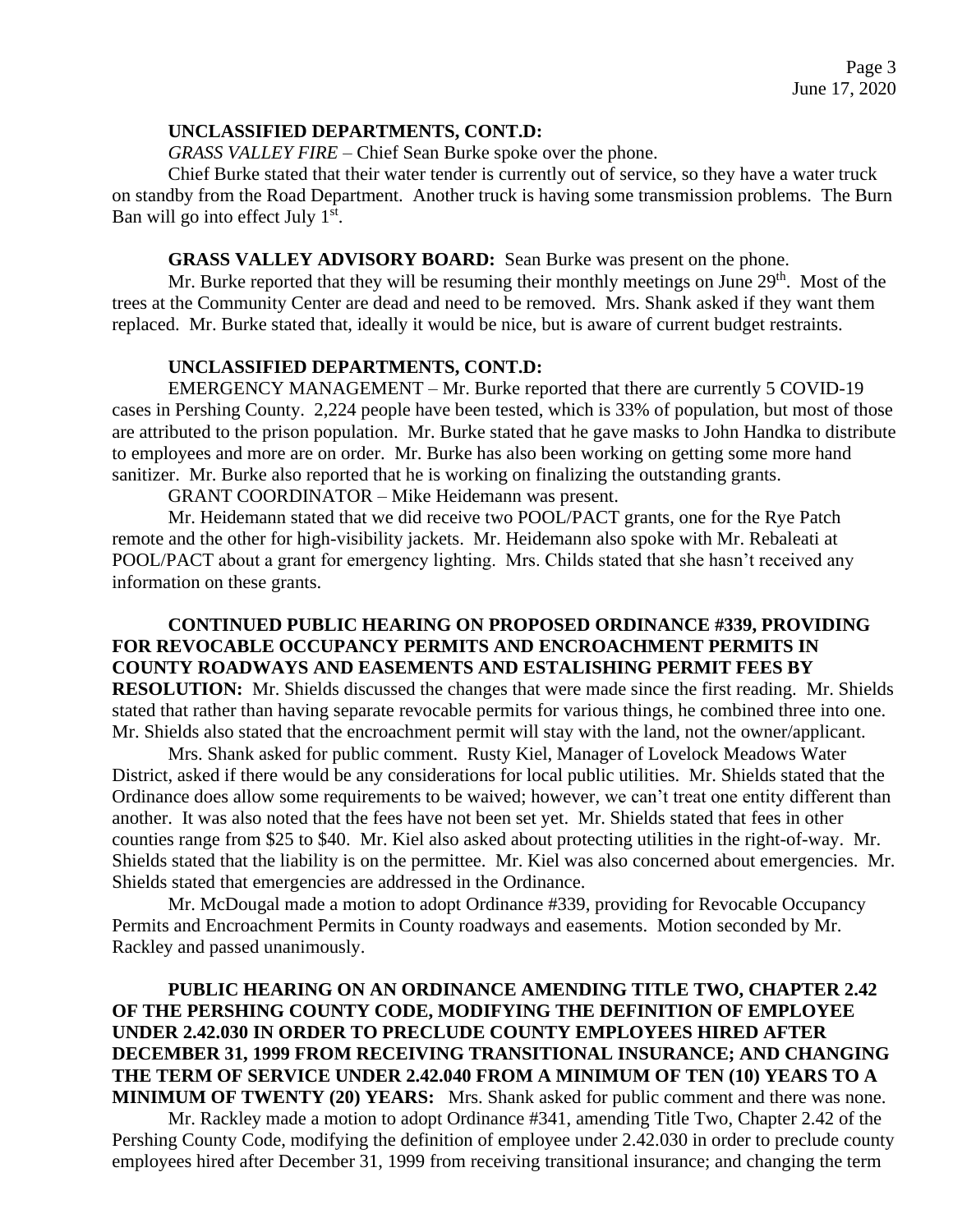of service under 2.42.040 from a minimum of ten years to a minimum of twenty years. Motion seconded by Mr. McDougal and passed unanimously.

#### **UNCLASSIFIED DEPARTMENTS, CONT.D:**

SAFETY/ PUBLIC HEALTH/ CEMETERY – Cheryl Haas was present.

Ms. Haas reported that she participated in a two hour refresher training course yesterday for the new safety training module. The first training that will be pushed out to employees will be about COVID-19. Ms. Haas stated that she has added Justin Abbott as an administrator in the system as well. The updated OSHA posters have been received and will be distributed to the various buildings to be put up.

Ms. Haas reported that both cemeteries are looking good. They lost a couple of trees due to wind, but they have been removed and will be replaced. The County is very close to closing on the Unionville Cemetery. Mrs. Shank stated that the patent will be recorded today. Ms. Haas stated that she sold 5 new plots this past month and has received several calls about plot maintenance. They haven't moved forward with the GPS yet, as she hasn't heard anything from Spatial Generations. Ms. Haas will work on getting an update.

Ms. Haas spoke about the Health Department, reporting that the Flu pod will be on September 22<sup>nd</sup>. The CDC is expecting a greater demand of vaccinations due to COVID. 224 people were tested for COVID-19 at the drive-through event and Ms. Haas has finished all the notifications. Ms. Haas stated that they have resumed providing school immunizations as well.

## **PUBLIC HEARING ON AN ORDINANCE AMENDING TITLE TWO, CHAPTER 2.40 OF THE PERSHING COUNTY CODE BY MODIFYING THE DEFINITION OF UNCLASSIFIED EMPLOYEES UNDER 2.40.010; DELETING THE TERM "APPOINTED OFFICIAL" FROM CHAPTER 2.40; AND ADDING 2.42.100 TO PROVIDE THAT THE COUNTY'S PAYMENT OR CONTRIBUTION OF THE COST OF INSURANCE PERMIUMS FOR ELECTED OFFICIALS AND UNCLASSIFIED EMPLOYEES WILL BE ESTABLISHED BY RESOLUTION OF THE PERSHING COUNTY BOARD OF COMMISSIONERS, AS REQUIRED FROM TIME TO TIME:** Mrs. Shank asked for public comment and there was none.

Mr. McDougal made a motion to adopt Ordinance #342 amending Title Two, Chapter 2.40 of the Pershing County Code by modifying the definition of Unclassified Employees under 2.40.010; deleting the term "Appointed Official" from Chapter 2.40; and adding 2.42.100 to provide that the County's payment or contribution of the cost of insurance premiums for Elected Officials and Unclassified Employees will be established by Resolution of the Pershing County Board of Commissioners, as required from time to time. Motion seconded by Mr. Rackley and passed unanimously.

#### **UNCLASSIFIED DEPARTMENTS, CONT.D:**

IT DEPARTMENT – Justin Abbott was present.

*Update:* Mr. Abbott reported that he has been busy this month supporting various departments. He has updated the County website to add a specific place for Request for Proposals, etc. He also updated the COVID-19 information page and will continue with updates once a week. Mr. Abbott spoke about a Phishing campaign that has hit the County. Mr. Abbott stated that he received notice that three employees responded to the email. This is very serious and against our policies.

*Approval for the purchase and registration of the second level domain – pershingcounty.gov, from the Federal DOTGOV Program (part of the General Service Administration). The pershingcounty.gov domain is to be used for public access to the Pershing County website, current and future online services, and e-mail for County employees in the amount of \$400.00 per year to be paid for from the Web Site Expense Account:* Mrs. Childs recommended paying for this out of Ad Valorem. Mr.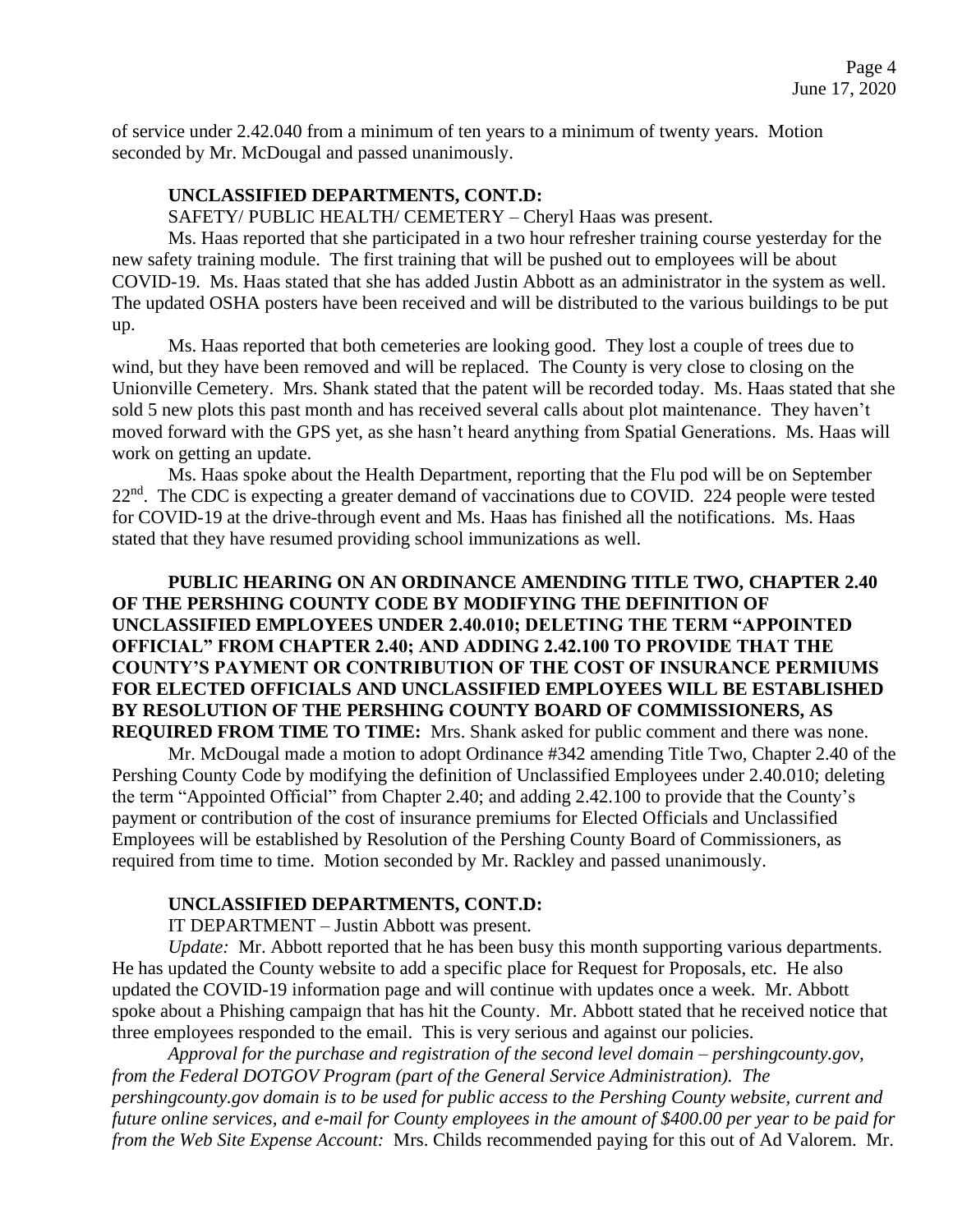Rackley asked why this is needed. Mr. Abbott stated that the State is recommending all municipalities move in this direction for extra security and to develop a greater trust with end users.

Mr. McDougal made a motion to approve the purchase and registration of the pershingcounty.gov domain from the Federal DOTGOV Program in the amount of \$400.00 per year, to

be paid out of Ad Valorem taxes. Motion seconded by Mr. Rackley and passed.

*Approval to authorize POOL/PACT to access the KnowBe4 Cyber-Security training console being provided to us through our cyber-security insurance for the purpose of integrating with their new learning platform and to assist Pershing County IT in providing cyber-security awareness training and testing:* Mr. Rackley made a motion to approve POOL/PACT access to the KnowB4 Cyber-Security training console for the purpose of integrating with their new learning platform and to assist IT in providing Cyber-Security awareness training and testing. Motion seconded by Mr. McDougal and passed.

*Renewal of participation in state contract with AT&T for service discounts and reduced rates:*  Mr. Abbott stated that our current contract has already lapsed, and we will be receiving a refund for the higher charges.

Mr. McDougal made a motion to approve the renewal in the state contract with AT&T for service discounts and reduced rates. Motion seconded by Mr. Rackley and passed.

*Approval to purchase computers, monitors, and Windows licenses to upgrade the Pershing County Assessor's computers to Windows 10 in the amount of \$3,079.00 to be paid for out of the Assessor's Tech Fund:* Mrs. Childs stated that she will be meeting with Ms. Basso-Cerini tomorrow regarding the Tech Fund. No purchases can be made until after July 1<sup>st</sup>.

Mr. Rackley made a motion to approve the purchase of computer equipment and Windows licenses to upgrade the Assessor's office computers in the amount of \$3,079.00 to be paid for with Assessor's Tech Funds after July 1<sup>st</sup>. Motion seconded by Mr. McDougal and passed.

The meeting recessed at 9:57 a.m. and reconvened at 10:00 a.m.

PLANNING & BUILDING DEPARTMENT / IMLAY WATER: James Evans was present. Mr. Evans reported that he received a thank you letter from the Imlay Alliance for the donation of the connex. Mrs. Shank asked if both he and Ms. Garretson can issue permits. Mr. Evans stated that unless someone has a question specifically for him, they both can issue permits.

Mr. McDougal stated that he has asked Mr. Evans to provide him with information on the Imlay Water System, i.e. total number of hook-ups, potential for growth, etc, so that PCEDA can have the information in preparation for future development.

REQUEST FOR REVIEW AND APPROVAL OF A PARCEL MAP APPLICATION ON APN: 009-100-30 FOR LINDA WORKMAN. THE APPLICANT IS PROPOSING TO DIVIDE THE CURRENT PARCEL INTO (1)  $10.11 \pm$  ACRE PARCEL SO A FAMILY MEMBER CAN BUILD A SINGLE FAMILY RESIDENCE, LEAVING THE REMAINING 30.31 ± ACRE PARCEL VACANT LAND. WATER WILL BE SUPPLIED VIA DOMESTIC WELL IF APPROVED BY THE STATE OF NEVADA DIVISION OF WATER RESOURCES. THE PARCEL IS ZONED MEDIUM DENSITY RURAL (MDR) WHICH ALLOWS FOR A MINIMUM PARCEL SIZE OF 10 ACRES AND LOCATED ON LOGAN ROAD ABOUT 3 MILES WEST OF VAN DIEST ROAD IN GRASS VALLEY, PERSHING COUNTY, NV – It was noted that the Planning Commission recommended approval at their June 3rd meeting.

Mr. McDougal made a motion to approve the Parcel Map Application on APN 009-100-30 for Linda Workman based on the recommendation of the Planning Commission and noting findings  $A - O$ in Section 17.404.35 of the Development Code. Motion seconded by Mr. Rackley and passed.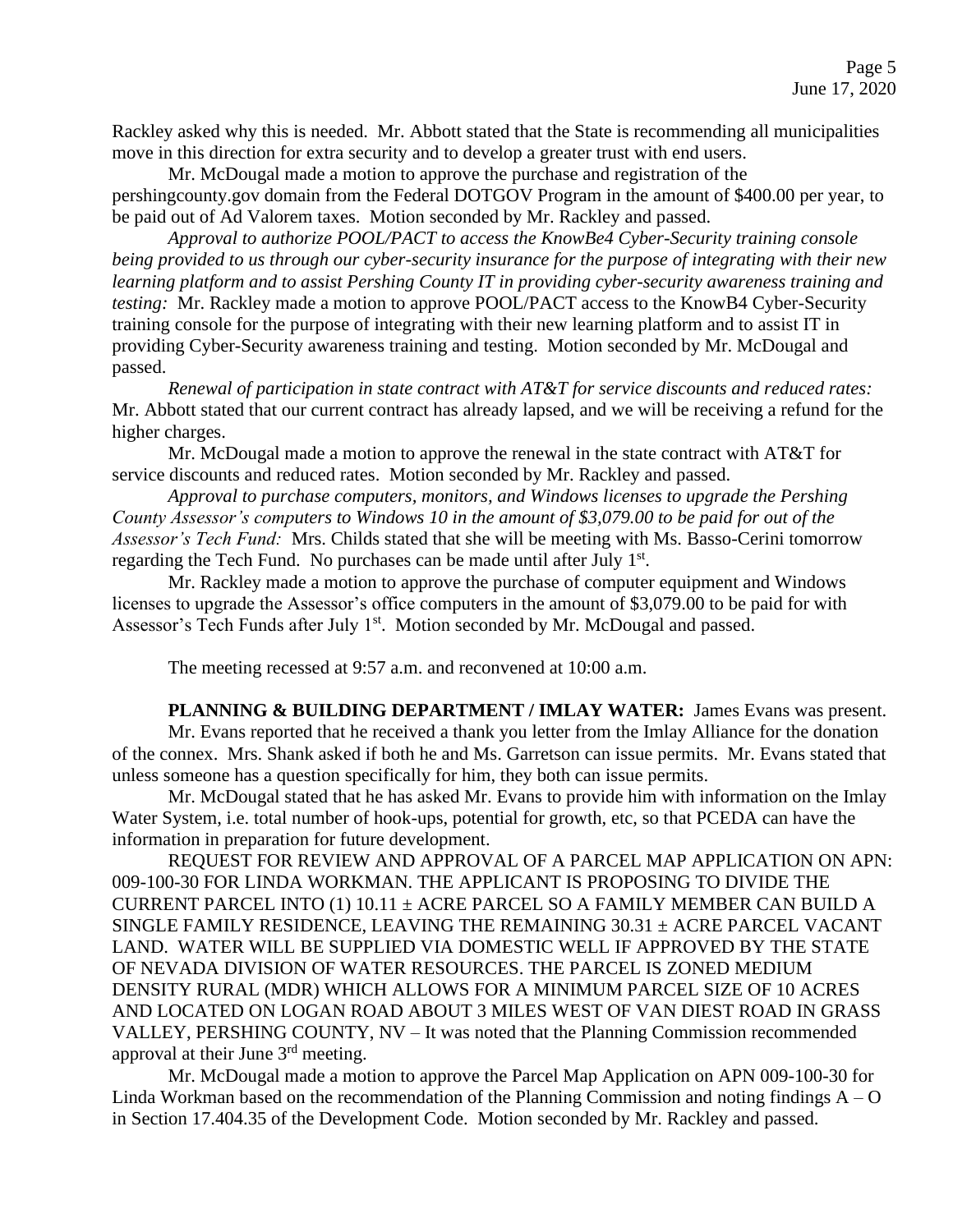REQUEST FOR REVIEW AND APPROVAL OF A PARCEL MAP APPLICATION ON APN: 007-041-07 FOR MEGAN MCCLELLAN. THE APPLICANT IS PROPOSING TO DIVIDE THE CURRENT PARCEL INTO (1)  $2.51 \pm$  ACRE PARCEL, AND (1)  $6.88 \pm$  ACRE PARCEL SO THE APPLICANT CAN SELL OR DEED THE 2.51 ACRE PARCEL TO A FAMILY MEMBER TO BUILD A NEW RESIDENCE. THE PARCEL IS ZONED LOW DENSITY SUBURBAN (LDS) WHICH ALLOWS FOR A MINIMUM PARCEL SIZE OF 2.5 ACRES AND IS LOCATED AT 380 HOBO LANE IN LOVELOCK, PERSHING COUNTY, NV– It was noted that the Planning Commission recommended approval at their June 3<sup>rd</sup> meeting. Mr. Evans stated that Ms. McClellan's intent is to split the parcel into two equal parcels for her sons.

Mr. Rackley made a motion to approve the Parcel Map Application on APN 007-041-07 for Megan McClellan based on the recommendation of the Planning Commission and noting findings  $A - O$ in Section 17.404.35. Motion seconded by Mr. McDougal and passed.

REQUEST FOR REVIEW AND APPROVAL OF A MASTER PLAN AMENDMENT (ZONING CHANGE) FOR APN'S: 003-071-34 & 003-431-04 FOR ARA, LLC. THE APPLICANT IS PROPOSING TO CHANGE THE CURRENT LAND USE DESIGNATION FROM AMR TO INDUSTRIAL TO ALLOW FOR THE DEVELOPMENT OF INDIVIDUAL DATA CENTER CAMPUSES. THE CENTERS WILL UTILIZE ON AND OFF SITE RENEWABLE ENERGY AND PROVIDE AN ECONOMIC BENEFIT TO PERSHING COUNTY WHILE HAVING A RELATIVELY LOW ENVIRONMENTAL IMPACT ON SURROUNDING NEIGHBORS AND THE COMMUNITY. THE DEVELOPMENT WOULD OCCUR IN MULTIPLE PHASES BEGINNING WITH PRELIMINARY SITE PREPARATION IN THE 3<sup>RD</sup> AND 4<sup>TH</sup> QUARTERS OF 2020 WITH FULL DEVELOPMENT OF APN: 003-431-04 TARGETED FOR 2021 AND APN: 003-071-34 IN 2022. THE OBJECTIVE OF THE PHASE SEQUENCE IS TO REDUCE IMPACT TO SURROUNDING NEIGHBORS WHILE PROVIDING THE MAXIMUM ECONOMIC BENEFIT FOR OUR COMMUNITY. THE SURROUNDING PROPERTIES ARE PRIMARILY UNDEVELOPED BLM LAND, OPEN RANGE, RANCHING AND RURAL RESIDENTIAL. EACH PARCEL HAS 2,560 ACRE FEET OF WATER RIGHTS AND DURING CONSTRUCTION, PORTABLE SANI-HUTS WILL BE PROVIDED AND ON-SITE SEPTIC SYSTEMS WILL BE INSTALLED FOR LONG-TERM FACILITIES. DURING CONSTRUCTION POWER WILL BE PROVIDED BY GENERATOR THEN EVENTUALLY BY NV ENERGY AND SOLAR POWER. THE PRIMARY ROUTE TO THE SITE WOULD BE THE COAL CANYON EXIT TO UPPER VALLEY ROAD THEN ONTO POKER BROWN ROAD WHICH WOULD BE ABOUT 6.5 MILES FROM EXIT TO SITE. THE PRIMARY ROUTE AND OTHER ROUTES TO THE SITE WILL REQUIRE IMPROVEMENT TO SUPPORT THE DATA CENTER AND ALL UPGRADES WILL UNDERGO APPLICABLE ENVIRONMENTAL, COUNTY AND STATE PERMITTING PRIOR TO ANY MAJOR ACTIVITY. THE PARCELS ARE LOCATED ON OR NEAR POKER BROWN ROAD AND OLD EMIGRANT ROAD IN TOWNSHIPS 28 & 29 NORTH, RANGE 32 EAST IN SECTIONS 9 & 33. – Barret Franklin, President of ARA, LLC and Linda Bullen, Legal Counsel for ARA, LLC, were present.

Mr. Evans informed the Board that the Planning Commission did recommend approval at their May 28, 2020 special meeting. It was noted that the vote was 5 ayes and 1 nay.

Mr. Franklin gave a brief overview of their project, which included a slide show. Ms. Bullen added that the County's Master Plan is essentially trying to preserve the nature of the community while providing economic development and they believe their proposal does just that. The Data Center will not put a strain on existing resources, but will provide an ongoing revenue source.

Mr. McDougal asked if it was approved today, how soon would improvements to the site begin. Mr. Franklin stated that things have pretty much been delayed till next year. Mr. Franklin also stated that typically, a data center is constructed within 4-6 months.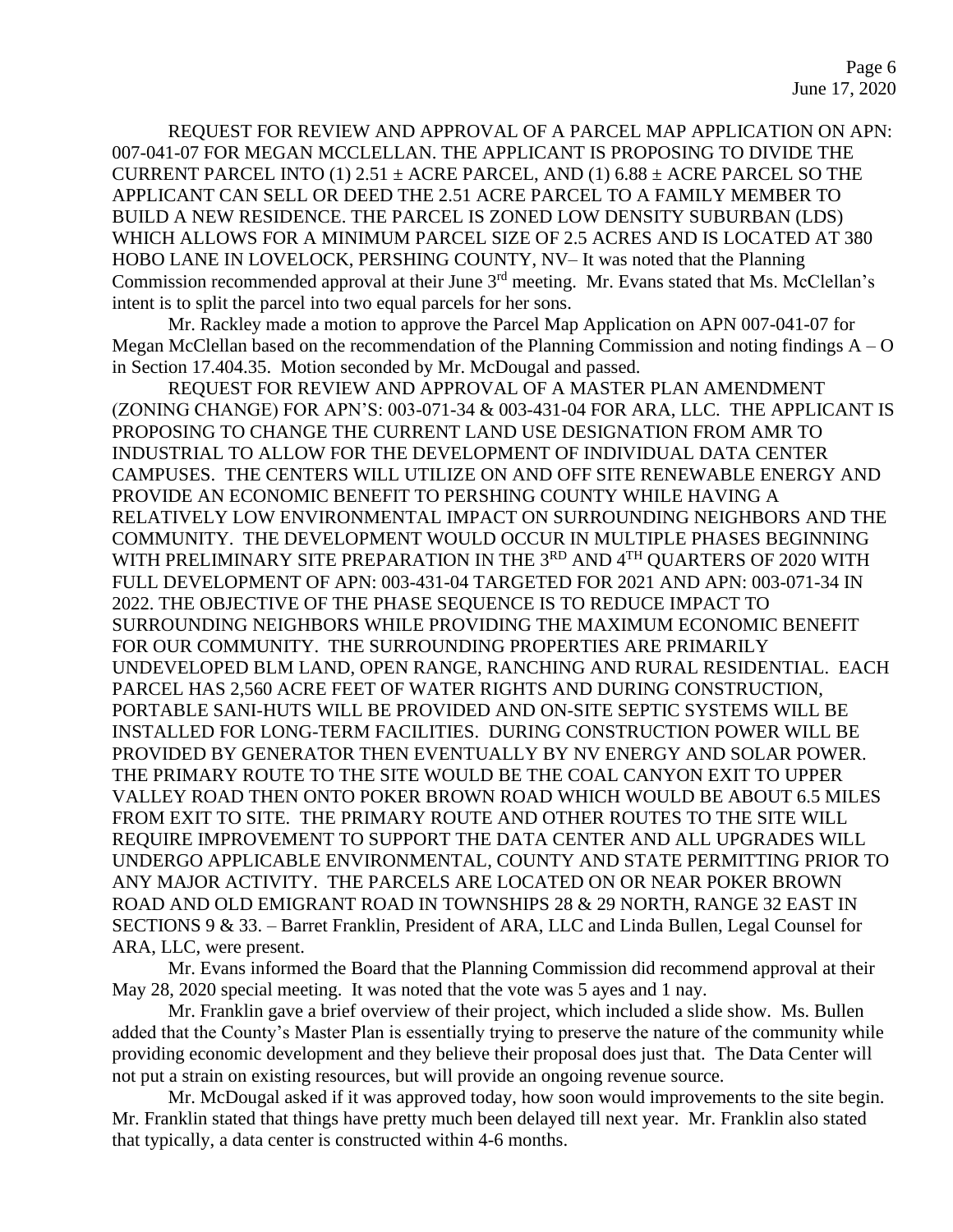Scott Antus, a property owner near the proposed project, stated that he was given a tour and most of his concerns were addressed. He is still concerned about the lighting. He also asked about the zoning change and how it would affect taxes on surrounding property. Mr. McDougal stated that, unfortunately, that is a question for the Assessor, and she isn't present. Mr. McDougal also stated that the zoning isn't changing for the surrounding properties, so that shouldn't impact the taxes.

Tony Baring, another property owner, was also concerned about taxes going up.

Mr. Franklin also spoke about water rights. They met with the Pershing County Water Conservation District last week. Both sections have water rights that are being transferred with the land.

It was noted that a letter was received from Dan and Joan Duncan in support of the project. A letter was also received from Kathryn Lanni and Jon-Richard Little stating their concerns.

Mr. Shields stated that the zoning change will allow the construction and operation of the facility, however the ability to regulate the impact to the roads, light pollution, etc. will then be limited. He would suggest addressing those issue with an Ordinance. Mr. Baring agreed, but would caution about weight restrictions on roadways, as that will limit economic development. Mr. Shields stated that would be addressed with road agreements.

Mr. McDougal made a motion to affirm the recommendation of the Planning Commission by approving the Master Plan Amendment (zoning change) for APN's #003-071-34 and 003-431-04 for ARA, LLC. Motion seconded by Mr. Rackley and passed.

**JILL PLIMPTON AND ANDY RUTHERFORD, REQUEST FOR AMENDMENT TO LEASE AGREEMENT WITH NILE VALLEY RACING CLUB TO ADD HAYBALE DRIVE-IN THEATER TO LEASE AGREEMENT:** Mr. Rutherford stated that they have received a donation of hay bales to hang the screen on. They will be broadcasting the sound over FM radio. There will be 45 parking spots available per show. Mr. Rutherford stated that they will have minimal, pre-packaged treats available from the concession stand. Mr. Shields stated that Nile Valley has signed an addendum allowing the additional use. Mr. Rackley asked about start date. Mr. Rutherford stated that they are hoping to have their first showing before the 4<sup>th</sup> of July. The hay bales are tentatively being delivered this Saturday. Mr. McDougal informed the Board that they did come before the Rec Board for some initial funding to get started.

Carolyn Hultgren asked what kind of movies will be shown. Mr. Rutherford stated that on Thursday nights they will show family movies and Friday nights will be for more mature audiences. They are considering having a senior night on Wednesdays as well.

Mr. Rackley made a motion to approve the amendment to the Lease Agreement with Nile Valley Racing Club to add Haybale Drive-In Theater to the Lease Agreement. Motion seconded by Mr. McDougal and passed.

**IT DEPARTMENT, CONT.D:** PRESENTATION OF PRELIMINARY PARTS AND EQUIPMENT LIST FOR A LIVE BROADCAST AND RECORDING SYSTEM, CURRENTLY ESTIMATED AT A COST OF \$5,705.04, FOR THE PURPOSE OF BROADCASTING PUBLIC MEETINGS TO THE PERSHING COUNTY WEBSITE AND RETAIN RECORDINGS VIA YOU TUBE – Mr. Abbott was asked where the funding for this project would come from. Mr. Abbott stated that he doesn't know as this is just in the planning phase. Mrs. Shank stated that she is in discussion with Burning Man to maybe provide some funding.

Mr. Abbott will work on getting formal quotes to move forward and will work with Mrs. Childs regarding the budget as well.

PROPOSAL FROM J4 SYSTEMS FOR NETWORK UPGRADES FOR COURTHOUSE, ADMINISTRATION BUILDING, ANNEX BUILDING AND SHERIFF'S OFFICE IN ACCORDANCE WITH PCIT TECHNOLOGY DEVELOPMENT ROADMAP TO OCCUR IN FY20- 21 AND PROJECT NOT TO BEGIN BEFORE JULY 1, 2020 – Mr. Abbott did discuss this with Mrs.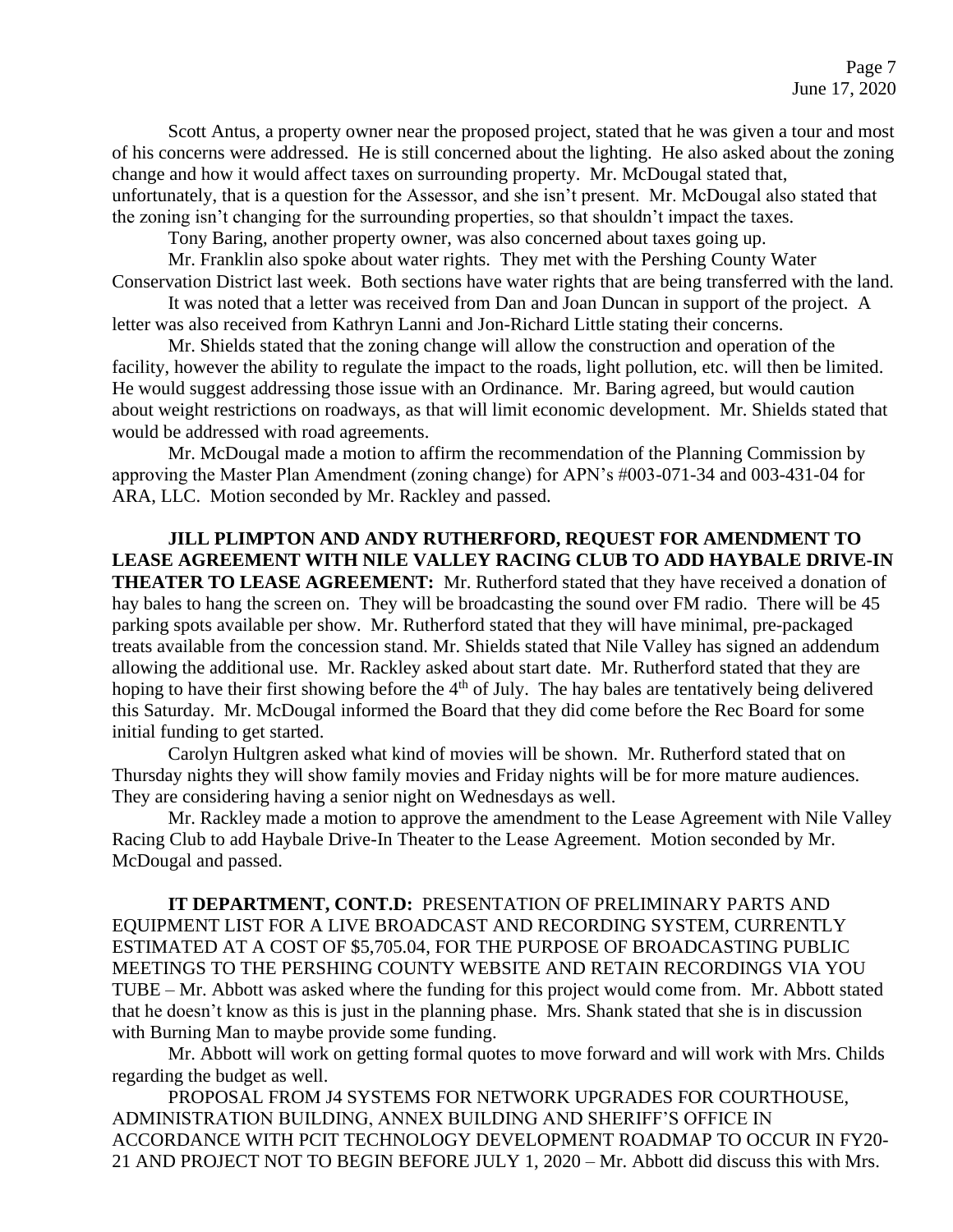Childs and the cost is included in Capital Outlay at a higher amount than presented today. The quote the Board was given is for \$31,473.92.

Mr. McDougal made a motion to approve the proposal from J4 Systems for Network upgrades for the Courthouse, Administration Building, Annex Building and the Sheriff's Office in the amount of \$31,473.92, with the project not to begin before July 1, 2020. Motion seconded by Mr. Rackley and passed.

**PROCLAMATIONS AND AWARDS:** A Five Year pin and certificate was presented to Todd Banks.

## **ELECTED DEPARTMENTS:**

LACEY DONALDSON, CLERK-TREASURER – *Canvass of June 9, 2020 Primary Election results as required by NRS 293.387:* Mr. Rackley made a motion to accept the Canvass of the June 9, 2020 Primary Election as required by NRS 293.387 as presented. Motion seconded by Mr. McDougal and passed.

RENE CHILDS, RECORDER-AUDITOR – Mrs. Childs stated that there are a lot of vouchers for approval, which include the end of year run. She is working on budget augmentations to present to the Board, but thinks are looking pretty good. Mrs. Childs stated that she is concerned about the FEMA reimbursement. It doesn't look like the Administrative Leave that was provided to employees will be covered. It doesn't appear the CARES ACT covers it either.

ASSESSOR'S OFFICE – A written update was provided by Ms. Basso-Cerini. DMV re-opened on June  $15<sup>th</sup>$ . The local business hours will be from  $9am - 12pm$ , and then 1pm to 3pm. It was noted that DMV processed approximately \$1,200 in transactions on Monday. Mrs. Shank asked if an employee had submitted their resignation. Mrs. Wesner stated that she was not aware of a resignation.

*Professional GIS Services for Fiscal Year 2021 and Scope of Work, Farr West Engineering in the amount of \$42,000.00:* Mr. McDougal made a motion to approve the Professional GIS Services for Fiscal Year 2021 and the Scope of Work with Farr West Engineering in the amount of \$42,000.00. Motion seconded by Mr. Rackley and passed.

JERRY ALLEN, SHERIFF – Sheriff Allen stated that the Jail is currently at 46% capacity. The department will have three employees retiring by the end of the calendar year and Sheriff Allen would like to discuss the hiring freeze. An item will be put on the next agenda. A meeting was held with the City regarding animal control. Starting July  $1<sup>st</sup>$ , the City Animal Control officer will be able to assist outside the city limits.

*Delivery and acceptance of MRAP from Military Surplus with cost of \$6,800.00 for transportation to be paid from Vehicle maintenance budget line item:* Mrs. Shank asked why it is needed. Sheriff Allen stated that the Board approved this a couple years ago to replace the armored car. Sheriff Allen also stated that it is needed for SWAT high risk missions. Mrs. Shank also asked about maintenance. Sheriff Allen stated that the Road Department can do any necessary maintenance. He also stated that other entities have worked out agreements with the National Guard for surplus equipment, like tires, etc. Mr. Rackley stated that with the current atmosphere, he feels this is needed. Mrs. Childs stated that the cost will have to come out of Capital Outlay in the Sheriff's budget, as it is over \$3,000.

Mr. Rackley made a motion to approve the acceptance of an MRAP from Military Surplus with a cost of \$6,800.00 for transportation to be paid from the Sheriff's Office Capital Outlay line item. Motion seconded by Mr. McDougal and passed.

*Approval of ordering of vehicles budgeted for through the Option Tax in the amount of \$150,000.00:* It was noted that the Option Tax allows for the purchase of a transport van and a patrol vehicle for the Sheriff's Office.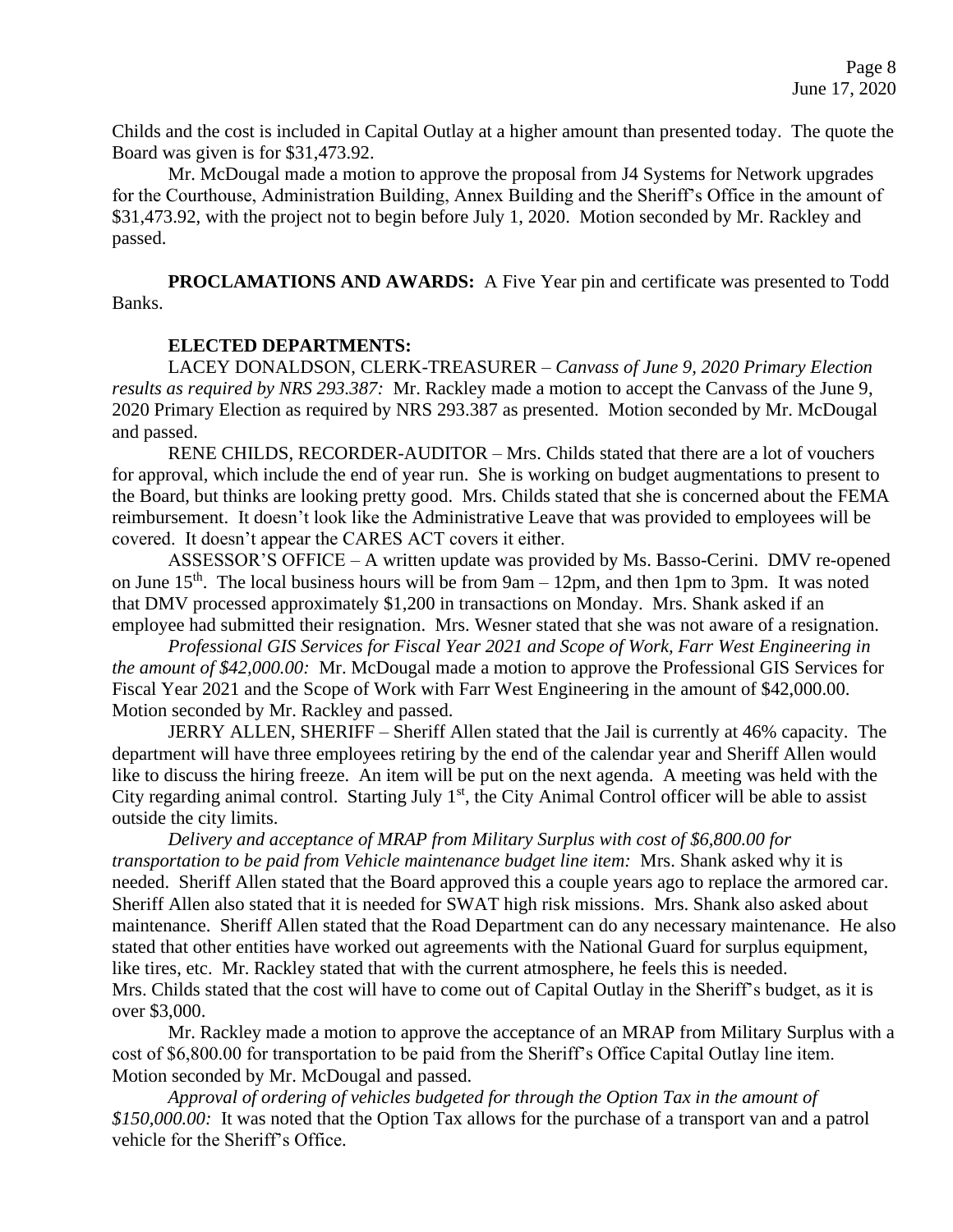Mrs. Childs stated that the Option Tax's ending fund balance is healthy, and the two vehicles are budgeted, but she is concerned about the health of the ending fund balance moving forward. We also have continuing payments that come out of there.

Mrs. Shank asked which vehicle is needed more. Sheriff Allen stated that passenger van would probably take preference. Mrs. Shank thought the Board could approve one vehicle now and look at the other one later in the year when we have more information about revenue.

Mr. McDougal made a motion to approve the purchase of the transport van not to exceed \$85,000.00 from the Option Tax Fund. Motion seconded by Mr. Rackley and passed.

**DERBY FIELD AIRPORT:** Mr. Rackley stated that the sign for the gate has been ordered. The Nevada Airport's Association Conference in May was cancelled, and they are looking at rescheduling it for September.

**BOARD APPOINTMENTS / RESIGNATIONS:** RECREATION BOARD – Mr. McDougal made a motion to accept the letter of resignation from Maury Nelson from the Recreation Board. Motion seconded by Mr. Rackley and passed.

A letter of interest was also received from Hillary Stokes, owner of Cadillac Inn.

Mr. McDougal made a motion to appoint Hillary Stokes to the Recreation Board, Business seat. Motion seconded by Mr. Rackley and passed.

LIBRARY BOARD – Mr. Rackley made a motion to reappoint Sheila Schein, Barbara Tobin and Janice Rutherford to the Library Board. Motion seconded by Mr. McDougal and passed.

REGIONAL PLANNING COMMISSION – Mr. Rackley made a motion to reappoint Andy Benolkin to the Regional Planning Commission. Motion seconded by Mr. McDougal and passed.

**UPDATE FROM EMERGENCY OPERATIONS AND RE-EVALUATION OF RESOLUTION 20-0302, DECLARATION OF EMERGENCY RELATING TO THE COVID-19 (CORONAVIRUS); POSSIBLE CHANGES TO COUNTY COMMISSION MEETING DATES; DISCUSSION REGARDING ECONOMIC RECOVERY FOR PERSHING COUNTY; DISCUSSION REGARDING IMPACT TO THE PERSHING COUNTY BUDGET FOR FY2020- 2021; DISCUSSION REGARDING OPENING OF THE MARZEN HOUSE MUSEUM AND OTHER COUNTY FACILITIES TO THE PUBLIC:** In regards to opening the Museum, the Board didn't see problem as long as groups are kept under 50 people.

Mr. Rackley made a motion to approve opening the Marzen House Museum to groups of 50 people or less. Motion seconded by Mr. McDougal and passed.

Mrs. Shank stated that the Library Board met, and they are currently still allowing patrons in by appointment only.

**UNIONVILLE CEMETERY:** ACCEPTANCE OF PATENT #27-2020-0026 FROM THE BUREAU OF LAND MANAGEMENT FOR OWNERSHIP OF THE PROPERTY FOR THE UNIONVILLE CEMETERY AND RECORDING OF DOCUMENT – Mr. Rackley made a motion to accept Patent #27-2020-0026 from the Bureau of Land Management for ownership of the property for the Unionville Cemetery and the recording of such document. Motion seconded by Mr. McDougal and passed.

Mrs. Shank suggested having a Town Hall meeting in Unionville when allowable, to announce the acquisition of the cemetery.

The meeting recessed at 11:57 a.m. for a Litigation meeting and reconvened at 12:00 p.m.